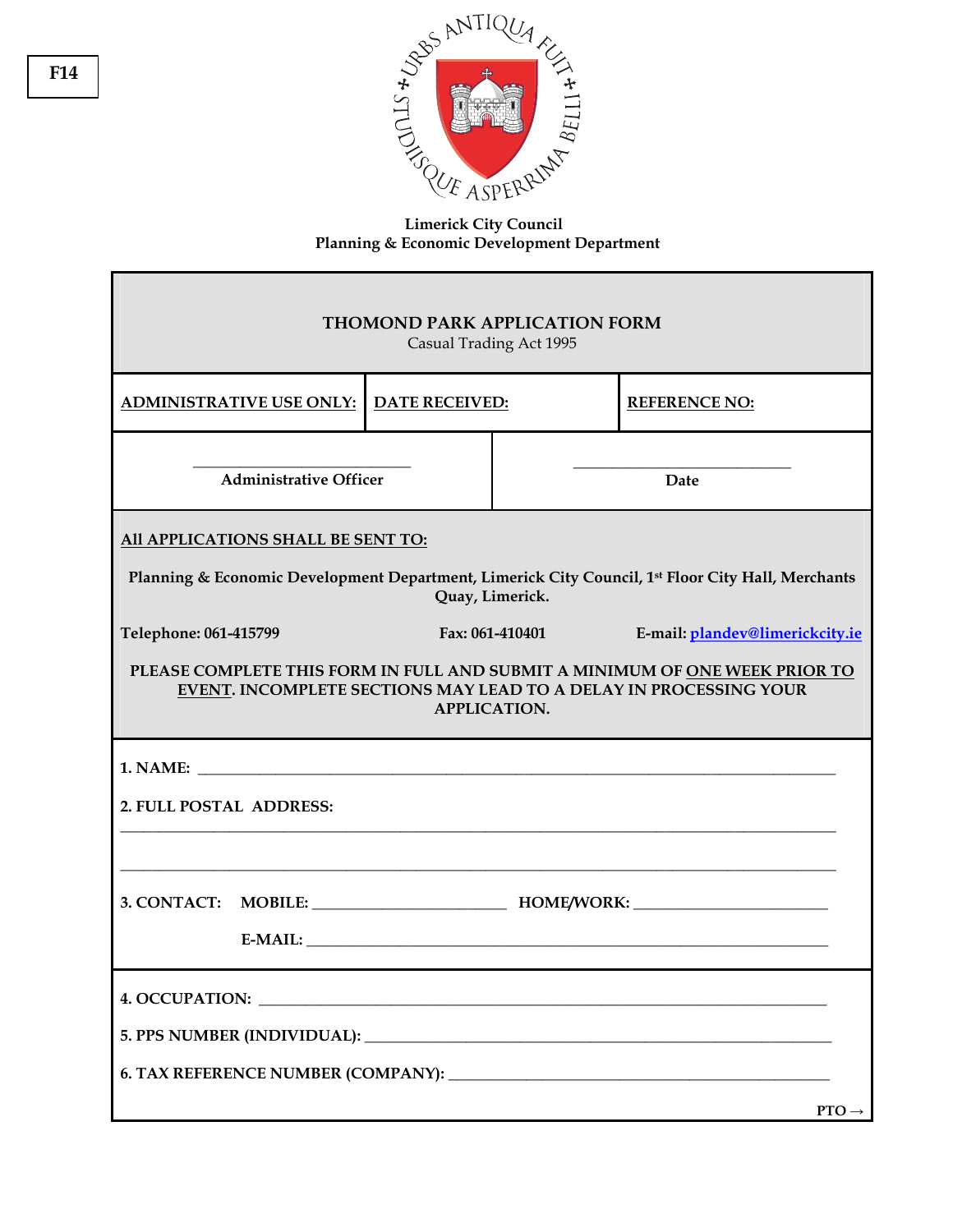|                                                                                                                                                                                                                                                     | 7. DO YOU PROPOSE TO ENGAGE AN INDIVIDUAL WHO WILL ACT AS AN                                                                |                    | ASSISTANT/AGENT FOR CASUAL TRADING PURPOSES? PLEASE SUPPLY DETAILS:              |
|-----------------------------------------------------------------------------------------------------------------------------------------------------------------------------------------------------------------------------------------------------|-----------------------------------------------------------------------------------------------------------------------------|--------------------|----------------------------------------------------------------------------------|
|                                                                                                                                                                                                                                                     | 8. DESCRIPTION OF THE GOODS TO BE SOLD:                                                                                     |                    | <b>SIZE OF MOBILE UNIT:</b>                                                      |
|                                                                                                                                                                                                                                                     | (A) HOT COOKED FOOD                                                                                                         | $\left( \ \right)$ |                                                                                  |
|                                                                                                                                                                                                                                                     | (B) ICE CREAM SWEETS<br><b>CONFECTIONARY</b><br><b>NON-ALCOHOLIC DRINKS</b>                                                 | $\left( \ \right)$ |                                                                                  |
| (C) OTHER                                                                                                                                                                                                                                           |                                                                                                                             | $\left( \ \right)$ |                                                                                  |
|                                                                                                                                                                                                                                                     |                                                                                                                             |                    | 9. VEHICLE REGISTRATION NO. (CATERING UNIT): ___________________________________ |
|                                                                                                                                                                                                                                                     | 10. IF YOU HELD A CASUAL TRADING LICENCE PREVIOUSLY PLEASE QUOTE :                                                          |                    |                                                                                  |
|                                                                                                                                                                                                                                                     | (A) LICENCE NUMBER<br>(B) EXPIRY DATE                                                                                       |                    |                                                                                  |
| (Please forward old licence with this application form)                                                                                                                                                                                             |                                                                                                                             |                    |                                                                                  |
| <b>I DECLARE:</b>                                                                                                                                                                                                                                   |                                                                                                                             |                    |                                                                                  |
| That I have not been convicted of two or more offences under the Casual Trading Act<br>1.<br>1995 within three years prior to the date on which I intend to commence casual trading.                                                                |                                                                                                                             |                    |                                                                                  |
| That the foregoing particulars are correct and I enclose a cheque/bank draft/postal<br>2.<br>order/cash in the amount of _________being the fee fixed under bye law made by the<br>Local Authority under Section 6 of the Casual Trading Act, 1995. |                                                                                                                             |                    |                                                                                  |
| 3.                                                                                                                                                                                                                                                  | That I have read the Limerick City Council Casual Trading Bye Laws 1998 (New) and note the<br>provisions contained therein. |                    |                                                                                  |
| I hereby grant my consent to Limerick City Council to make any or all enquiries in relation to<br>4.<br>this application.                                                                                                                           |                                                                                                                             |                    |                                                                                  |
|                                                                                                                                                                                                                                                     | SIGNATURE: DATE: DATE:                                                                                                      |                    |                                                                                  |
|                                                                                                                                                                                                                                                     |                                                                                                                             |                    |                                                                                  |
|                                                                                                                                                                                                                                                     |                                                                                                                             |                    |                                                                                  |
|                                                                                                                                                                                                                                                     |                                                                                                                             |                    |                                                                                  |
|                                                                                                                                                                                                                                                     |                                                                                                                             |                    | $PTO \rightarrow$                                                                |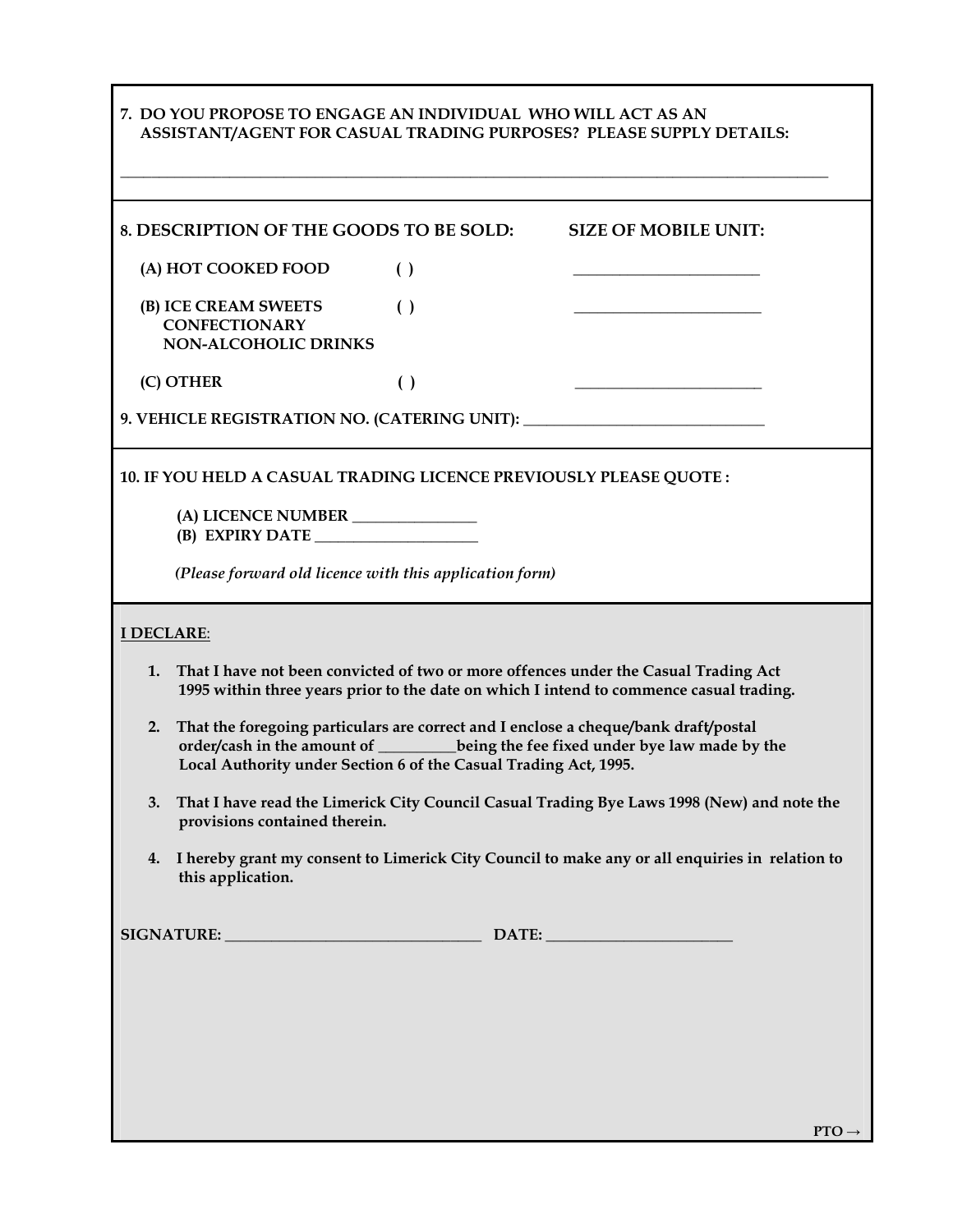## **NOTES ON COMPLETION OF APPLICATION FORM:**

- **1. Please submit application a minimum of one week prior to event taking place.**
- **2. Please ensure that all questions are answered in full. Incomplete or falsified application forms will not be processed.**
- **3. Please forward appropriate fee with your application together with two passport photographs for the applicant and evidence of public liability insurance.**

| <b>TYPE OF LICENCE</b>                                                        | 3 MONTHS |
|-------------------------------------------------------------------------------|----------|
| <b>Special Event:</b><br>Sale of hot cooked food from a mobile catering unit. | €158.72  |
| Ice-cream, confectionery etc. from a mobile catering unit.                    | €79.36   |
| Other than the above.                                                         | €31.74   |

## **FOR YOUR INFORMATION:**

- **1. Section 4 (11) of the Casual Trading Act, 1995 provides that the Local Authority concerned shall notify the Minister for Social Welfare of the name and address of a person to whom a Casual Trading Licence was granted and the conditions of the licence.**
- **2. Section 4 (2A) of the Casual Trading Act 1995 (inserted by section 141 of the Finance Act, 1996 (No. 9 of 1996) provides that the Local Authority concerned shall notify the Revenue Commissioners of the name, address and tax reference number of a person to whom a Casual Trading Licence was granted and the conditions of the licence.**
- **3. Section 13 of the Casual Trading Act, 1995 also provides that a Local Authority may establish and maintain the Register of Casual Trading Licences on computer. In such circumstances, personal data kept in the register is subject to the requirements of the Data Protection Act 1988 (No. 25 of 1988) including an individual's right of access to and verification of data where appropriate.**
- **4. It will be a condition of any licence granted that adequate public liability insurance cover is in place. (Limit of Indemnity of €2,539,476.15).**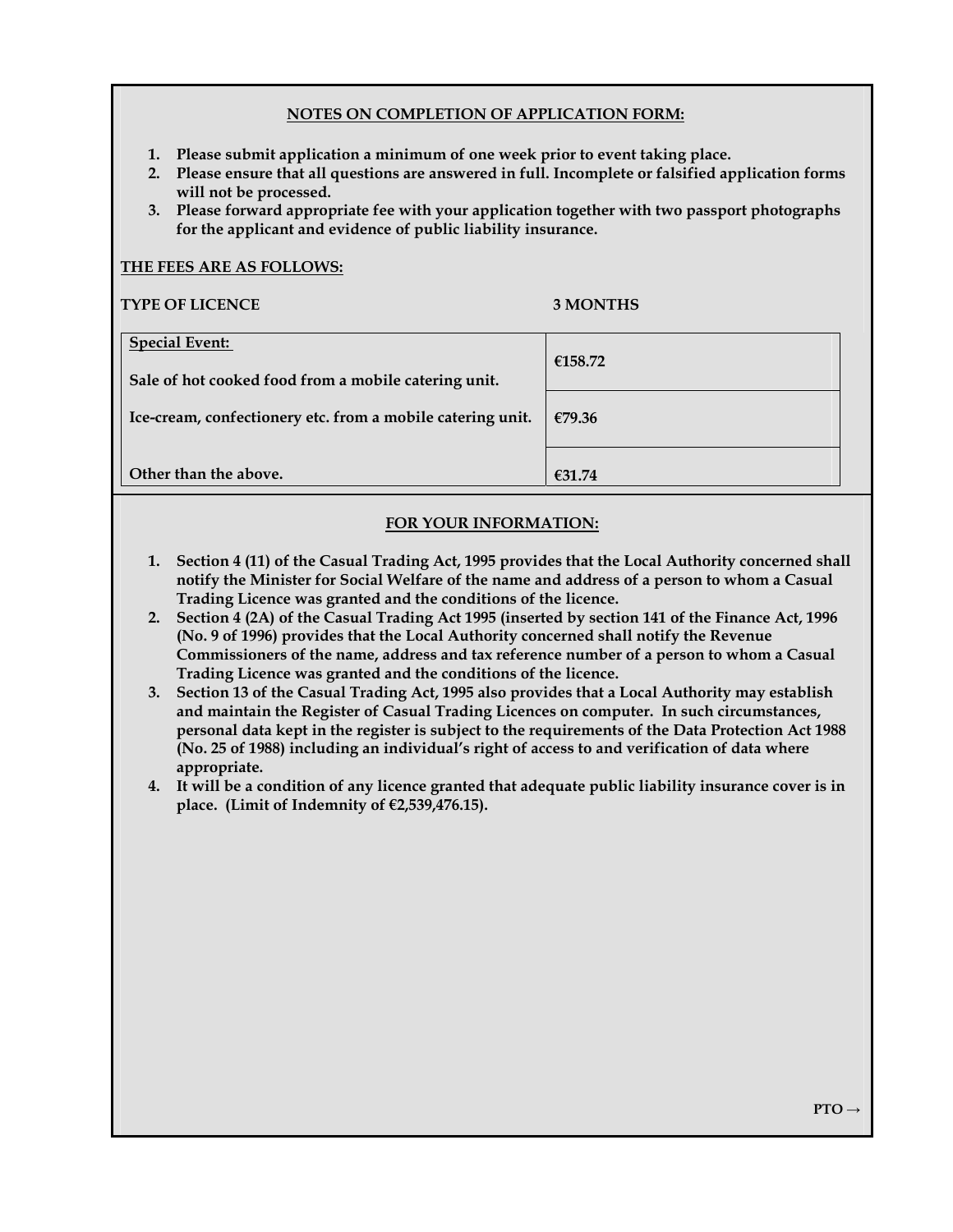## **YOUR ATTENTION IS BROUGHT TO THE FOLLOWING CONDITIONS ATTACHED TO THE LIMERICK CITY COUNCIL EVENT LICENCE:**

*" The Grantee shall not be entitled to operate the Casual Trading Licence at any time on the shaded area on the map attached hereto nor shall the Grantee be entitled to park on any green open space, and acknowledge that prior to the Grant of this Licence this condition was brought to his notice".* 

| <b>SIGNATURE:</b> | DATE: |
|-------------------|-------|
|-------------------|-------|

| <b>WITNESSED:</b> | DATE: |
|-------------------|-------|
|-------------------|-------|

**To be witnessed by one of the following: (a) Limerick City Council (b) An Garda Siochana or (c) Peace Commissioner**